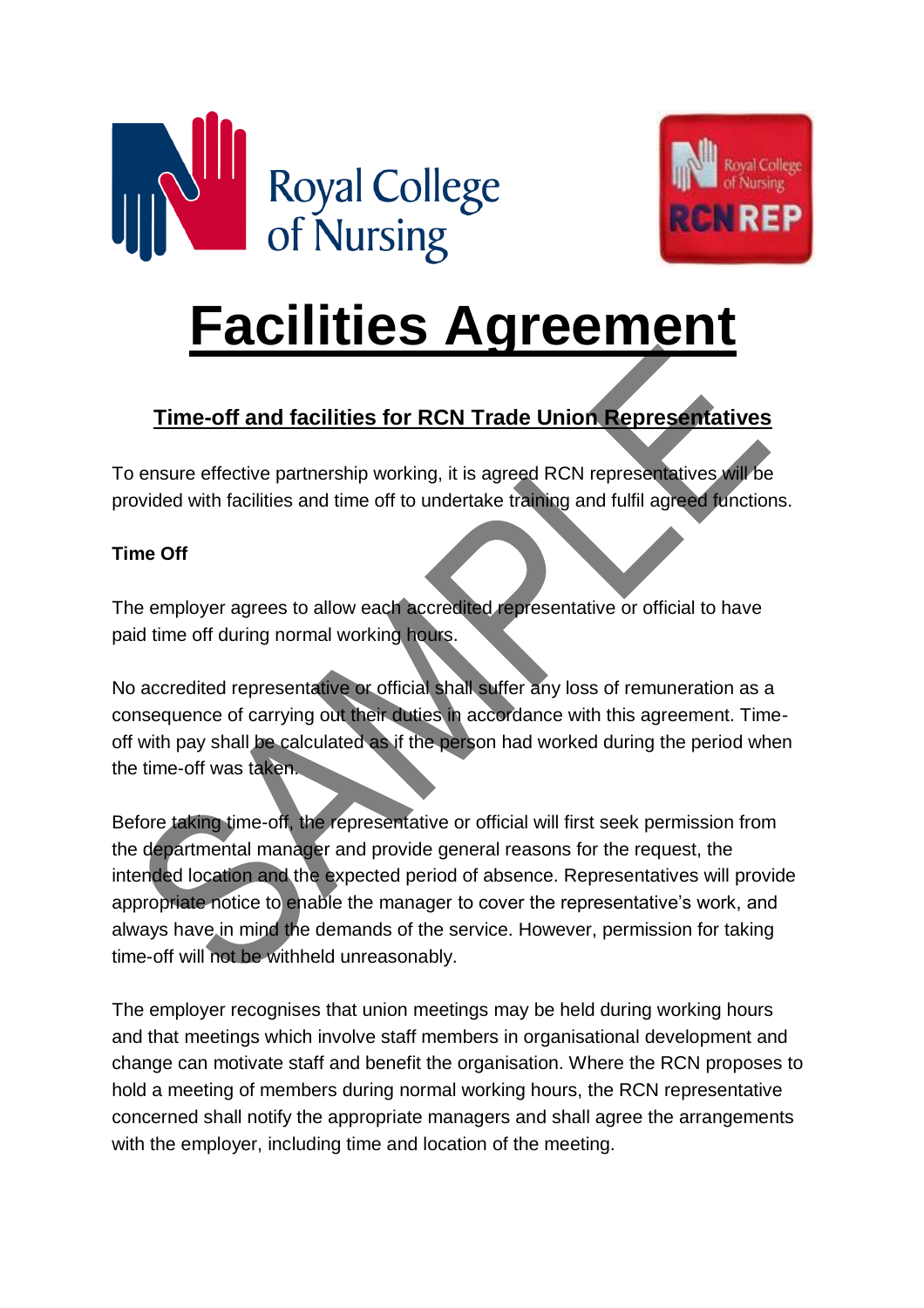### **Facilities**

The employer will make available to accredited representatives and officials, for the purpose of carrying out their agreed functions, the following facilities:

- The use in privacy of an official telephone.
- The provision and the use of notice boards on the employer's premises and internal IT system for both employment relations and educational purposes, promoting the range of RCN learning initiatives that are relevant to the area of practice
- Facilities for representatives or officials to interview individual members in privacy
- Facilities for meetings between RCN members and representatives and facilities for educational activities, including facilities to organise seminars, workshops and study days in collaboration with management and RCN staff
- Facilities for meetings with full-time officials of the RCN
- Appropriately sized office and storage space
- The use of typing, IT and reprographic facilities for employment relations, training and educational work, providing this does not interfere with the employer's work and provided that representatives use the facilities as economically as possible.
- The use of the employer's internal post and email system
- Access to departmental or senior management to make representation on behalf of the RCN or members

#### **Training**

The RCN will ensure that their representatives are appropriately briefed and trained in their duties. The employer will assist the RCN in this by allowing reasonable paid time-off for all elected representatives to take part in relevant training activities.

The employer and the RCN agree to the principles below, taken from the ACAS *"Code of Practice Time Off for Trade Union Duties and Activities" 1* .

- To carry out their duties effectively, officials need to possess skills and knowledge. In addition to the practical experience obtained from holding office, officials should undertake training in relevant subjects where necessary.
- Training should be relevant to the employment relations or professional nursing/educational matters. The official may be named as 'steward' in respect of

 $\overline{\phantom{a}}$ <sup>1</sup> <http://www.acas.org.uk/index.aspx?articleid=2391>